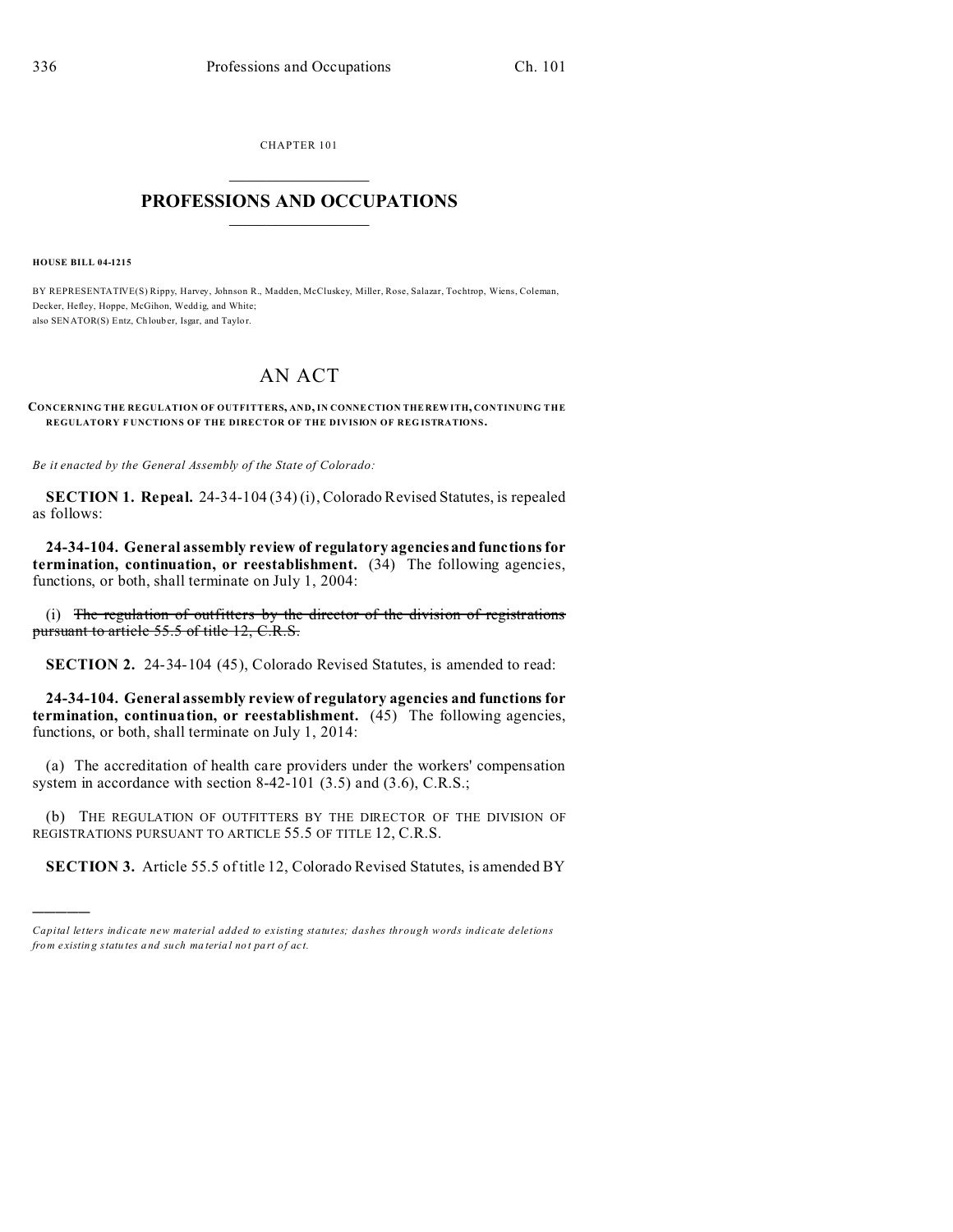THE ADDITION OF A NEW SECTION to read:

**12-55.5-102.5. Applicability.** THIS ARTICLE SHALL NOT APPLY TO A PERSON WHO ONLY AUTHORIZES A PERSON TO HUNT, FISH, OR TAKE WILDLIFE ON PROPERTY THE PERSON OWNS, RENTS, OR LEASES, INCLUDING WITHOUT LIMITATION, PROVIDING SUCH AUTHORIZATION FOR COMPENSATION.

**SECTION 4.** 12-55.5-105 (4), Colorado Revised Statutes, is amended to read:

**12-55.5-105. Issuance of certificate of registration - violations.** (4) An individual partnership, or corporation OR ENTITY may register as an outfitter.  $\mathbf A$ partnership or unincorporated association consisting of more than one individual shall designate one of its members to submit an application for registration, and every corporation, in its application for registration, shall designate and appoint one of its directors, who shall also be an officer of the corporation, to submit an application for registration. AN APPLICATION FOR REGISTRATION OF AN ENTITY SHALL INCLUDE THE NAMES OF ALL OFFICERS, DIRECTORS, MEMBERS, PARTNERS, OWNERS OF AT LEAST TEN PERCENT OF THE ENTITY, AND OTHER PERSONS WHO HAVE MANAGING OR CONTROLLING AUTHORITY IN THE ENTITY. THE ENTITY SHALL DESIGNATE ON THE APPLICATION FOR OUTFITTER REGISTRATION ONE OF ITS OFFICERS, DIRECTORS, MEMBERS, PARTNERS, OR OTHER CONTROLLINGORMANAGING INDIVIDUALS TO BE THE RESPONSIBLE PARTY AND AGENT FOR THE ENTITY FOR ALL COMMUNICATIONS WITH THE DIVISION. IF THE ENTITY CHANGES ITS RESPONSIBLE PARTY AND AGENT, IT SHALL NOTIFY THE DIVISION WITHIN TEN WORKING DAYS AFTER THE NAME CHANGE AND PROVIDE CONTACT INFORMATION FOR THE NEW RESPONSIBLE PARTY AND AGENT. If such designee RESPONSIBLE PARTY AND AGENT does not provide guide services, he OR SHE shall not be required to comply with paragraph (b) of subsection (1) of this section.

**SECTION 5.** 12-55.5-106 (1) (c) and (1) (g), Colorado Revised Statutes, are amended, and the said 12-55.5-106 is further amended BY THE ADDITION OF A NEW SUBSECTION, to read:

**12-55.5-106. Disciplinary actions - grounds for discipline.** (1) The director may deny, suspend, revoke, or place on probation an outfitter's registration if the applicant or holder:

(c) Violates any local, state, or federal law related to public land management, wildlife, health, or cruelty to animals, INCLUDING, BUT NOT LIMITED TO, SECTION 33-6-113, C.R.S.;

(g) Is addicted to or dependent upon alcohol or any controlled substance within the meaning of part 3 of article 22 of this title, or is a habitual user of said A controlled substance if the use, addiction, or dependency is a danger to clients or prospective clients AS DEFINED IN SECTION  $18-18-102$  (5), C.R.S.;

(4) NOTWITHSTANDING ANY OTHER PROVISION OF THIS ARTICLE, THE DIRECTOR MAY DENY AN INITIAL OR RENEWAL APPLICATION FOR REGISTRATION IF:

(a) THE APPLICANT IS AN INDIVIDUAL WHO WAS PREVIOUSLY LISTED AS PARTICIPATING IN AN ENTITY PURSUANT TO SECTION 12-55.5-105 (4), AND SUCH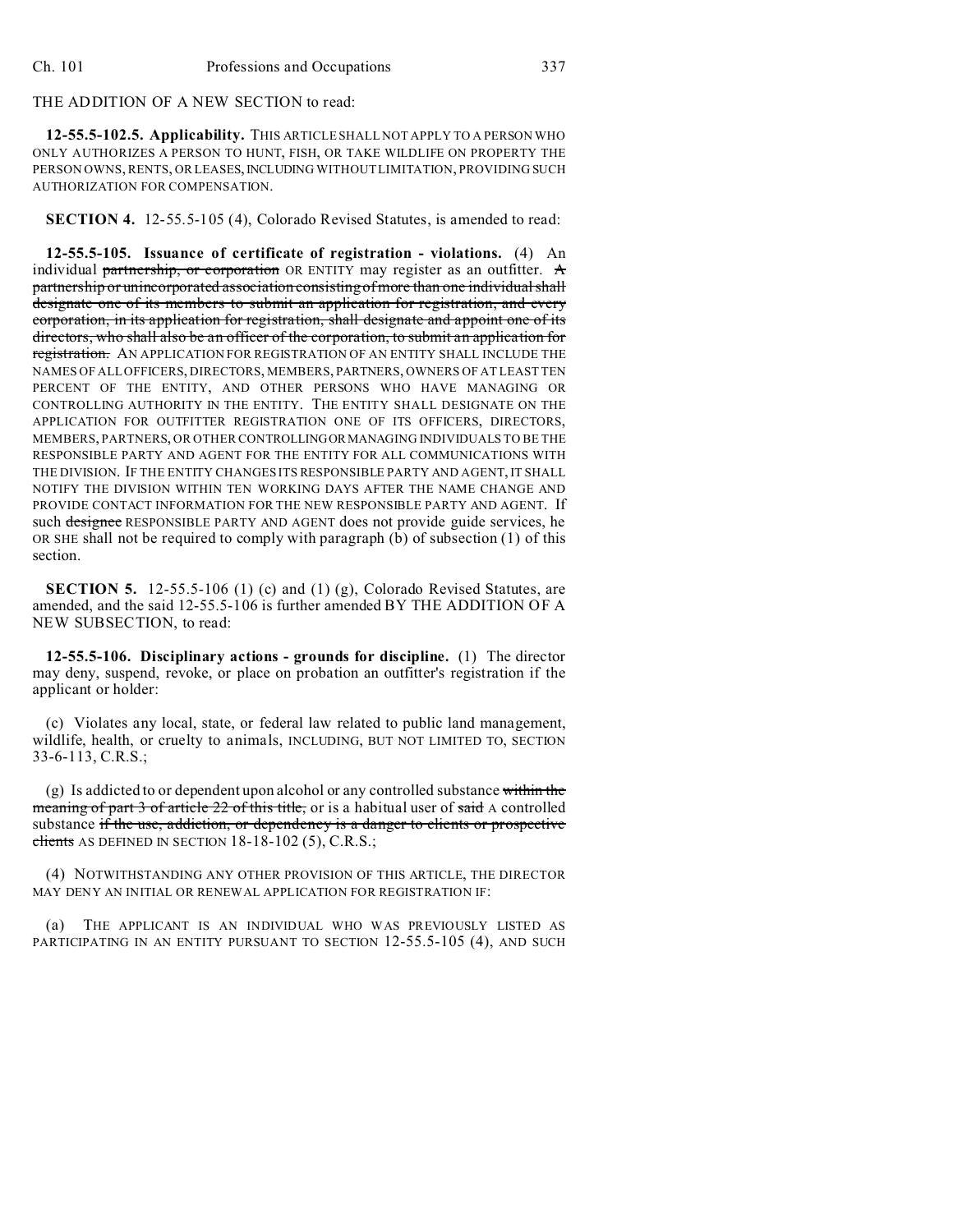ENTITY WAS SUBJECTED TO DISCIPLINE UNDER THIS ARTICLE;

(b) THE APPLICANT IS AN ENTITY, THE ENTITY LISTS AN INDIVIDUAL AS PARTICIPATING IN THE ENTITY PURSUANT TO SECTION 12-55.5-105 (4), AND THAT INDIVIDUAL WAS PREVIOUSLY LISTED AS A PARTICIPATING PERSON IN AN ENTITY THAT WAS SUBJECTED TO DISCIPLINE UNDER THIS ARTICLE; OR

(c) THE APPLICANT IS AN ENTITY, THE ENTITY LISTS AN INDIVIDUAL AS A PARTICIPATING PERSON PURSUANT TO SECTION 12-55.5-105 (4), AND THAT INDIVIDUAL WAS PREVIOUSLY SUBJECTED TO DISCIPLINE UNDER THIS ARTICLE.

**SECTION 6.** 12-55.5-105 (1), Colorado Revised Statutes, is amended BY THE ADDITION OF THE FOLLOWING NEW PARAGRAPHS to read:

**12-55.5-105. Issuance of certificate of registration - violations.** (1) Except as otherwise provided in this article, the director shall issue an initial or renewed certificate of registration as an outfitter to any individual who pays the required fee and furnishes evidence satisfactory to the director that such individual:

(e) HOLDS A VALID FIRST AID OR FIRST AID INSTRUCTOR'S CARD ISSUED BY THE AMERICAN RED CROSS OR EVIDENCE OF EQUIVALENT TRAINING CREDENTIALS AS APPROVED BY THE DIRECTOR; AND

(f) HAS, OR WILL HAVE BEFORE PROVIDING OUTFITTING SERVICES, ALL THE REQUIRED PERMITS OR WRITTEN PERMISSION ON THE LAND WHERE THE OUTFITTER PROVIDES OUTFITTING SERVICES.

**SECTION 7. Repeal.** 12-55.5-108 (1) (d), (2), and (3), Colorado Revised Statutes, are repealed as follows:

**12-55.5-108. Penalties - cease and desist orders.** (1) (d) Matters brought before a court pursuant to this section shall have preference over other matters on the court's calendar.

(2) Any person who works as a guide must be eighteen years of age or older and must hold a valid instructor's card in first aid or a standard first aid card issued by the American red cross or evidence of equivalent training. A person who violates this subsection  $(2)$  is guilty of a misdemeanor and shall be punished by a fine of one hundred dollars.

(3) It is a violation of this article for any person whose outfitter registration has been revoked or suspended to work as a guide.

**SECTION 8.** Article 55.5 of title 12, Colorado Revised Statutes, is amended BY THE ADDITION OF A NEW SECTION to read:

**12-55.5-103.5. Guide qualifications.** (1) A PERSON WHO WORKS AS A GUIDE SHALL BE EIGHTEEN YEARS OF AGE OR OLDER AND SHALL HOLD EITHER A VALID FIRST AID OR FIRST AID INSTRUCTOR'S CARD ISSUED BY THE AMERICAN RED CROSS OR EVIDENCE OF EQUIVALENT TRAINING CREDENTIALS AS APPROVED BY THE DIRECTOR. A PERSON WHO VIOLATES THIS SUBSECTION (1) IS GUILTY OF A MISDEMEANOR AND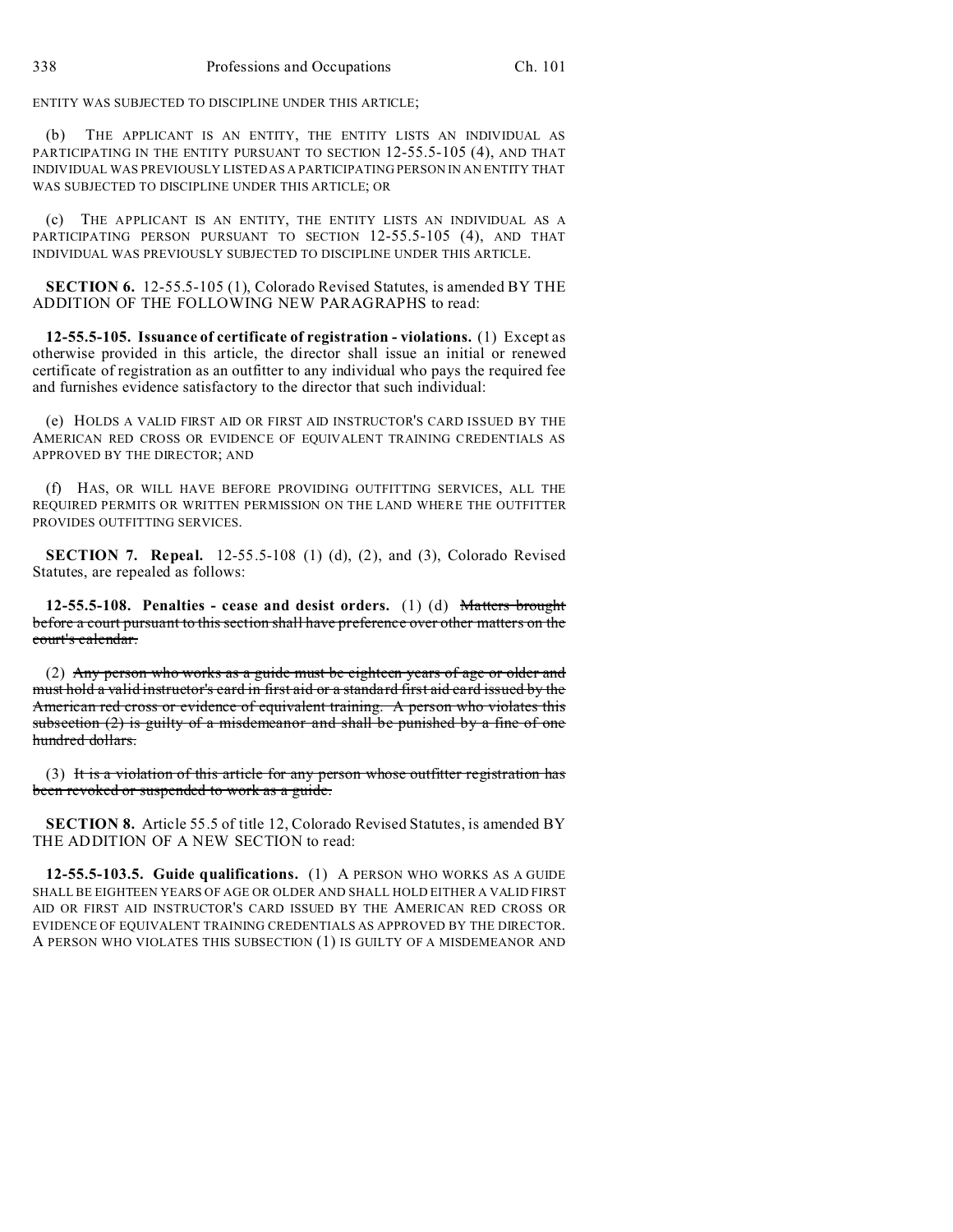SHALL BE PUNISHED BY A FINE OF ONE HUNDRED DOLLARS.

(2) IT IS A VIOLATION OF THIS ARTICLE FOR ANY PERSON WHOSE OUTFITTER REGISTRATION HAS BEEN REVOKED OR SUSPENDED TO WORK AS A GUIDE.

**SECTION 9.** 12-55.5-107 (1), Colorado Revised Statutes, is amended to read:

**12-55.5-107. Penalties.** (1) Any person who violates the provisions of this article or the rules and regulations of the director promulgated under this article may be penalized by the director upon a finding of a violation pursuant SUBJECT to article 4 of title 24, C.R.S., as follows:

(a) In the first administrative proceeding against any person, a fine of not less than three ONE hundred dollars but not more than five hundred dollars per violation;

(b) In any subsequent administrative proceeding against any person for transactions occurring after a final agency action determining that a violation of this article has occurred, a fine of not less than one thousand dollars but not more than two thousand dollars PER VIOLATION;

(c) IN AN ADMINISTRATIVE PROCEEDING AGAINST A PERSON FOR A VIOLATION OF SECTION 12-55.5-103 (1), A FINE OF NOT LESS THAN ONE THOUSAND DOLLARS BUT NOT MORE THAN FIVE THOUSAND DOLLARS PER VIOLATION.

**SECTION 10.** 12-55.5-106 (1) (j) and (3), Colorado Revised Statutes, are amended, and the said 12-55.5-106 (1) is further amended BY THE ADDITION OF A NEW PARAGRAPH, to read:

**12-55.5-106. Disciplinary actions - grounds for discipline.** (1) The director may deny, suspend, revoke, or place on probation an outfitter's registration if the applicant or holder:

(j) Hires any person as a guide who fails to meet the requirements of section 12-55.5-108 (2) 12-55.5-103.5, UNLESS SUCH HIRING IS A RESULT OF AN EMERGENCY AS DEFINED BY RULES PROMULGATED BY THE DIRECTOR; or

(l) VIOLATES SECTION 18-4-503 OR 18-4-504,C.R.S., RESULTING IN TWO OR MORE SECOND OR THIRD DEGREE CRIMINAL TRESPASS CONVICTIONS WITHIN ANY THREE-TO FIVE-YEAR PERIOD WHILE ACTING AS AN OUTFITTER OR GUIDE.

(3) When a complaint or an investigation discloses a violation of this article which THAT, in the opinion of the director, does not warrant formal action but which should not be dismissed as being without merit, a letter of admonition may be sent by certified mail to the outfitter against whom a complaint was made and a copy thereof to the person making the complaint; but EXCEPT THAT, when a letter of admonition is sent by certified mail by the director to an outfitter complained against, such outfitter shall be advised that he OR SHE has the right to request in writing, within twenty THIRTY days after proven receipt of the letter THE DATE THE LETTER WAS MAILED, that formal disciplinary proceedings be initiated against him to adjudicate the propriety of the conduct upon which the letter of admonition is based. If such request is timely made, the letter of admonition shall be deemed vacated, and the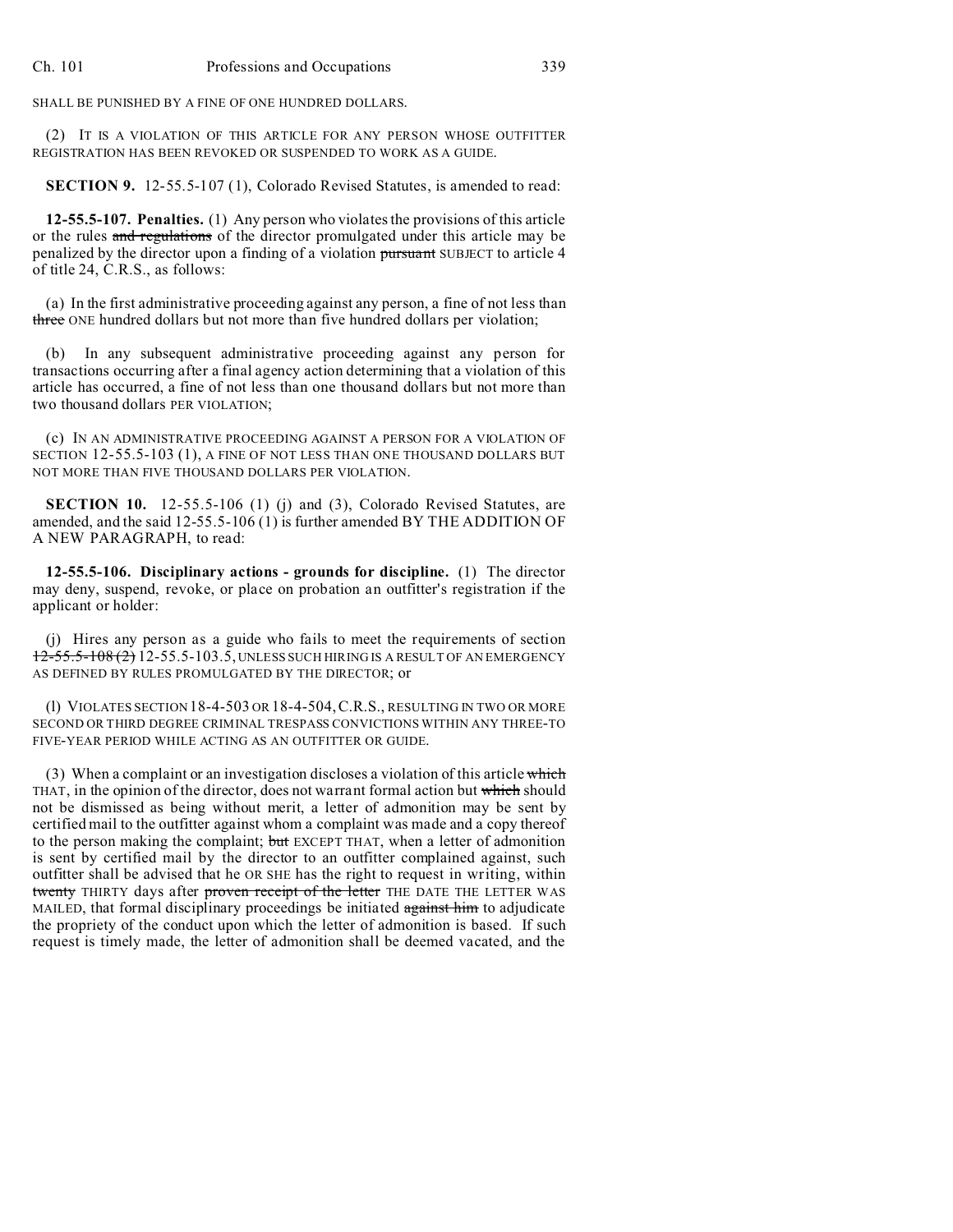matter shall be processed by means of formal disciplinary proceedings.

**SECTION 11.** Article 55.5 of title 12, Colorado Revised Statutes, is amended BY THE ADDITION OF A NEW SECTION to read:

**12-55.5-116.5. Notice - hunting and fishing license.** THE DIVISION AND THE DIVISION OF WILDLIFE SHALL DEVELOP A SYSTEM TO PROVIDE A WRITTEN NOTICE WITH EACH HUNTING OR FISHING LICENSE, AT THE TIME OF ISSUANCE, STATING THAT IT IS ILLEGAL TO PROVIDE OUTFITTING SERVICES IN COLORADO WITHOUT REGISTERING WITH THE DIVISION.

**SECTION 12. Repeal.** 12-55.5-116, Colorado Revised Statutes, is repealed as follows:

**12-55.5-116. Persons licensed under previous law.** Any person who on June 30, 1988, holds an outfitter's license in good standing under the law of this state in effect on such date shall be registered as an outfitter by the director effective July 1, 1988, pursuant to the provisions of this article and the submittal to the director of a surety bond in the minimum sum of ten thousand dollars, as provided in section 12-55.5-105 (1) (d). Such registration shall be renewable as provided in this article.

**SECTION 13.** Article 55.5 of title 12, Colorado Revised Statutes, is amended BY THE ADDITION OF A NEW SECTION to read:

**12-55.5-118. Applicability.** THIS ARTICLE SHALL NOT REQUIRE A PERSON OR ENTITY TO REGISTER AS AN OUTFITTER IF SUCH PERSON OR ENTITY ONLY RENTS MOTOR VEHICLES, LIVESTOCK, OR EQUIPMENT.

**SECTION 14.** 12-55.5-102 (4), (5), and (7), Colorado Revised Statutes, are amended, and the said 12-55.5-102 is further amended BY THE ADDITION OF A NEW SUBSECTION, to read:

**12-55.5-102. Definitions.** As used in this article, unless the context otherwise requires:

(3.5) "ENTITY" MEANS AN ENTITY AUTHORIZED BY COLORADO LAW TO CONDUCT BUSINESS, INCLUDING, BUT NOT LIMITED TO, A CORPORATION, PARTNERSHIP, LIMITED LIABILITY PARTNERSHIP, OR LIMITED LIABILITY COMPANY.

(4) "Guide" means any individual WHO:

(a) ACCOMPANIES AN OUTFITTER'S CLIENT TO ASSIST THE CLIENT IN THE TAKING OR ATTEMPTED TAKING OF WILDLIFE; AND

(b) EITHER:

(I) IS employed for compensation by an outfitter; for the purpose of guiding, leading, or assisting any other individual to and from a given place. OR

(II) HAS INDEPENDENTLY CONTRACTED WITH AN OUTFITTER.